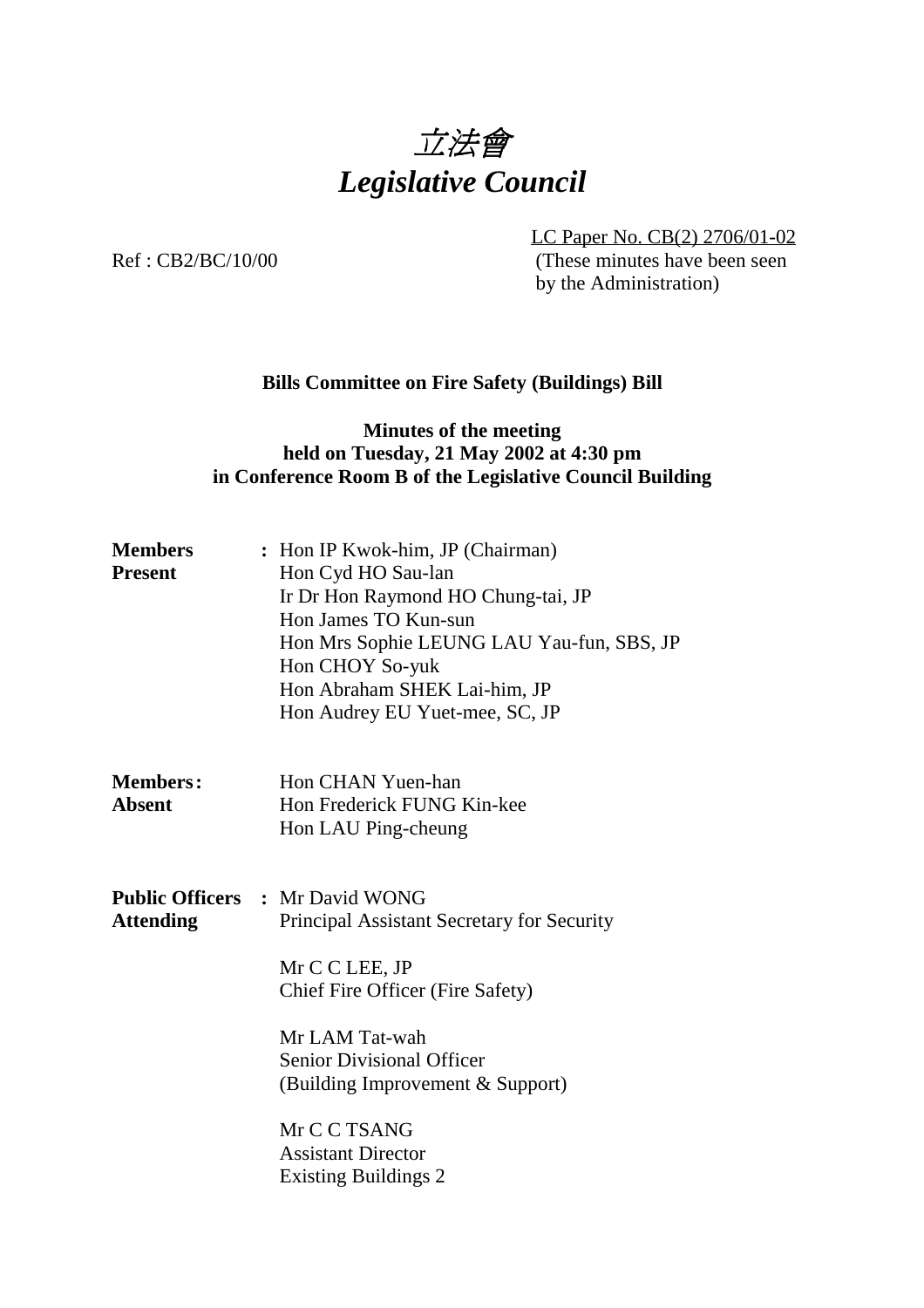|                                      | Mr CHIANG Chi-man<br><b>Chief Building Surveyor</b><br>Fire Safety (Acting) |
|--------------------------------------|-----------------------------------------------------------------------------|
|                                      | Ms Stella CHAN<br><b>Government Counsel</b>                                 |
|                                      | Mr Damian CHAN<br><b>Assistant Secretary for Security</b>                   |
| <b>Clerk</b> in<br><b>Attendance</b> | : Miss Mary SO<br>Senior Assistant Secretary (2) 8                          |
| <b>Staff</b> in<br><b>Attendance</b> | : Miss Anita HO<br>Assistant Legal Adviser 2                                |
|                                      | Ms Dora WAI<br>Senior Assistant Secretary (2) 4                             |

# **I. Meeting with the Administration**

ı

The Bills Committee deliberated (Index of proceedings at the **Annex**).

- 2. At the request of the Bills Committee, the Administration agreed
	- a) To revise the drafting of the proposed Committee Stage amendment (CSA) to clause 7 to make it consistent with clause 10; and
	- b) To replace the word "for" with "of" in the proposed CSA to section 2(b)(i) of Schedule 1.

3. The Administration explained the reasons for the commencement arrangement as provided in the Bill. Members present agreed that the Chairman should, on behalf of the Bills Committee, move an amendment to subject the commencement date of the Bill to resolution of the Legislative Council.

4. Members agreed that a report be made to the House Committee on 31 May 2002 recommending that the Second Reading debate on the Bill be resumed on 19 June 2002, subject to the amendments mentioned in paragraph 2 above were adopted, the Chinese version of the CSAs to be moved by the Administration was in order and the receipt of the views of the Law Society Hong Kong on clause 14 of the Bill.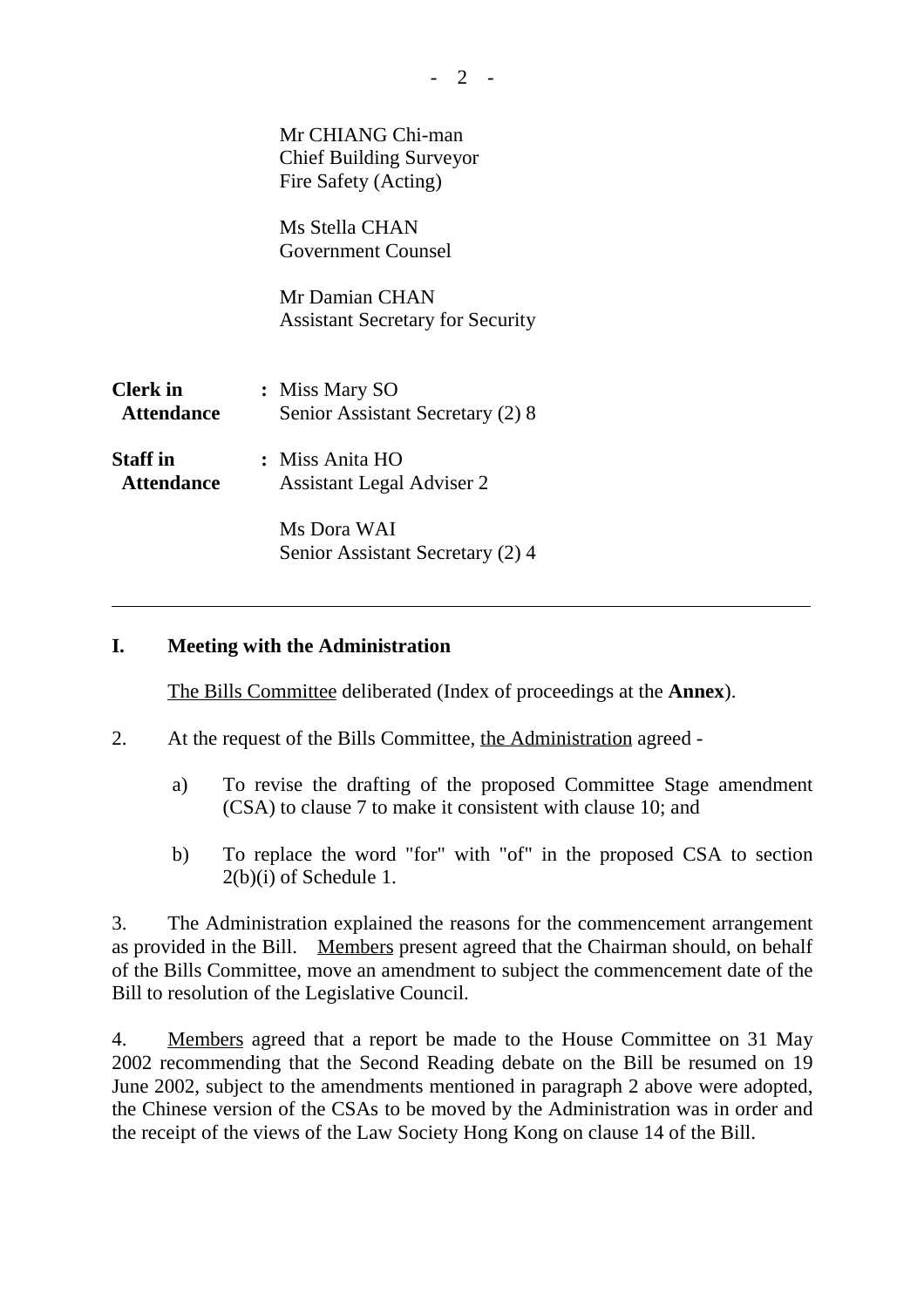5. There being no other business, the meeting ended at 5:50 pm.

Council Business Division 2 Legislative Council Secretariat 19 August 2002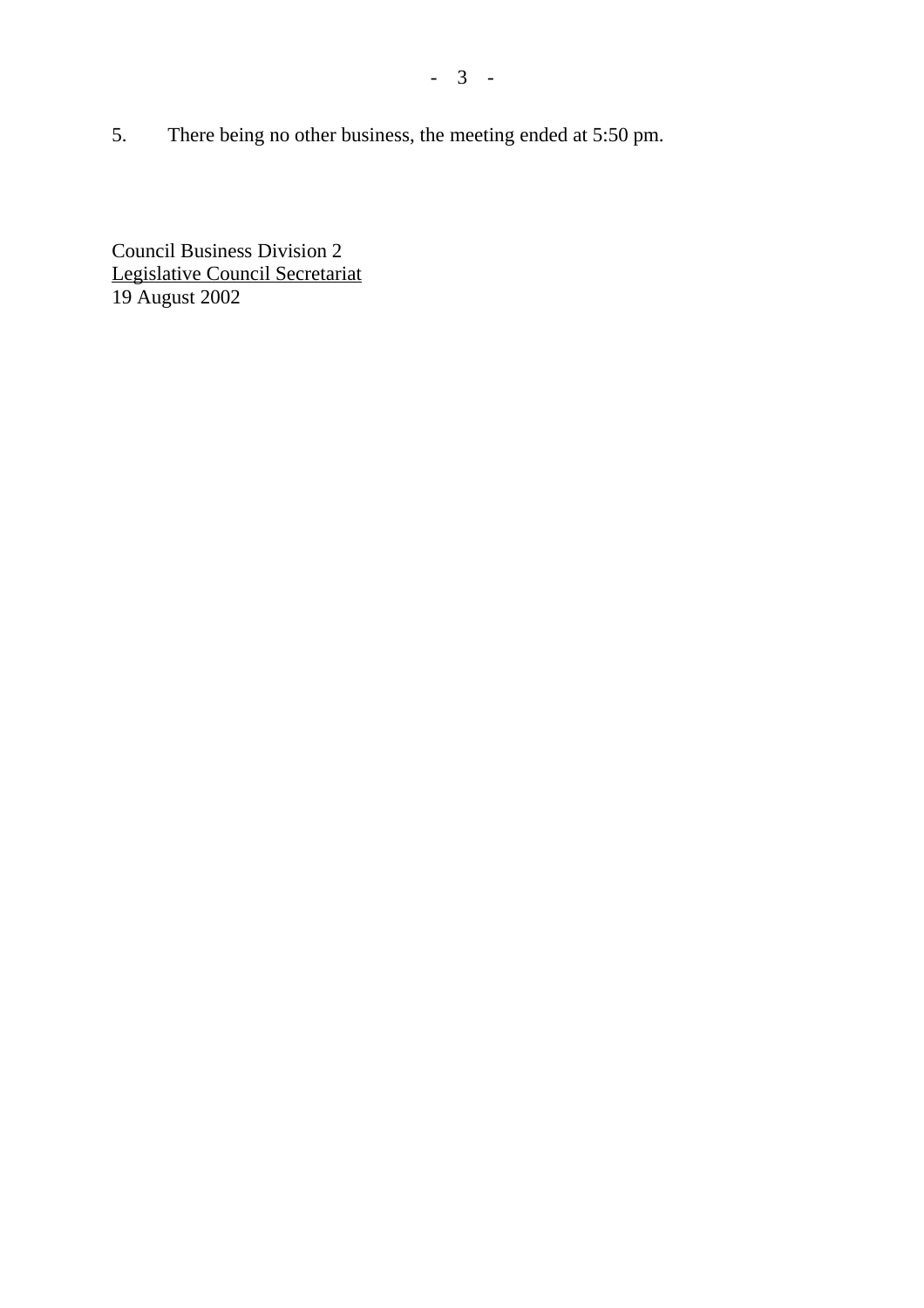#### **Annex**

# **Bills Committee on Fire Safety (Buildings) Bill Meeting on Tuesday, 21 May 2002 at 4:30 pm. in Conference Room B of the Legislative Council Building**

| <b>Time</b>       | <b>Speaker</b>   | Subject(s)                                                                                                                                                                                                                                                                                                                                                                                                                                                                                                                                                                                                               | <b>Action</b> |
|-------------------|------------------|--------------------------------------------------------------------------------------------------------------------------------------------------------------------------------------------------------------------------------------------------------------------------------------------------------------------------------------------------------------------------------------------------------------------------------------------------------------------------------------------------------------------------------------------------------------------------------------------------------------------------|---------------|
|                   |                  |                                                                                                                                                                                                                                                                                                                                                                                                                                                                                                                                                                                                                          | required      |
| $000000 - 000110$ | Chairman         | Welcoming remarks and way forward                                                                                                                                                                                                                                                                                                                                                                                                                                                                                                                                                                                        |               |
| $000110 - 000424$ | Administration   | Administration's response to the proposal of<br>adding a provision to the Bill enabling the<br>resolution of disputes amongst owners of<br>non-domestic parts of composite buildings<br>arising from the need to comply with a fire<br>safety requirement of improving the<br>staircases in terms of their width and<br>number; or alternatively, to put in place a<br>mechanism to achieve the same effect, which<br>were raised by members on 29 April 2002<br>(LC Paper No. CB(2) 1882/01-02(01))                                                                                                                     |               |
| $000424 - 000640$ | Ms Cyd HO        | Which legislation provided that owners of<br>non-domestic parts of composite buildings<br>would not be required to comply with the a<br>fire safety requirement for the improvement<br>of staircases if the existing uses accorded<br>with the approved uses and if no<br>unauthorised building works had been<br>carried out since the issue of the occupation<br>permit<br>How would buyers of non-domestic parts of<br>composite buildings know the properties<br>they bought had undergone unauthorised<br>building works or the previous owners had<br>changed the uses of the properties from the<br>approved uses |               |
| $000640 - 000715$ | Administration   | Ditto                                                                                                                                                                                                                                                                                                                                                                                                                                                                                                                                                                                                                    |               |
| $000715 - 000731$ | Ms Cyd HO        | Ditto                                                                                                                                                                                                                                                                                                                                                                                                                                                                                                                                                                                                                    |               |
| $000731 - 001208$ | Administration   | Ditto                                                                                                                                                                                                                                                                                                                                                                                                                                                                                                                                                                                                                    |               |
| $001208 - 001405$ | Miss CHOY So-yuk | Whether owners of non-domestic parts of<br>composite buildings and commercial<br>buildings would be required to improve the<br>staircases if they had done nothing to change<br>the staircases                                                                                                                                                                                                                                                                                                                                                                                                                           |               |
| $001405 - 001438$ | Administration   | Ditto                                                                                                                                                                                                                                                                                                                                                                                                                                                                                                                                                                                                                    |               |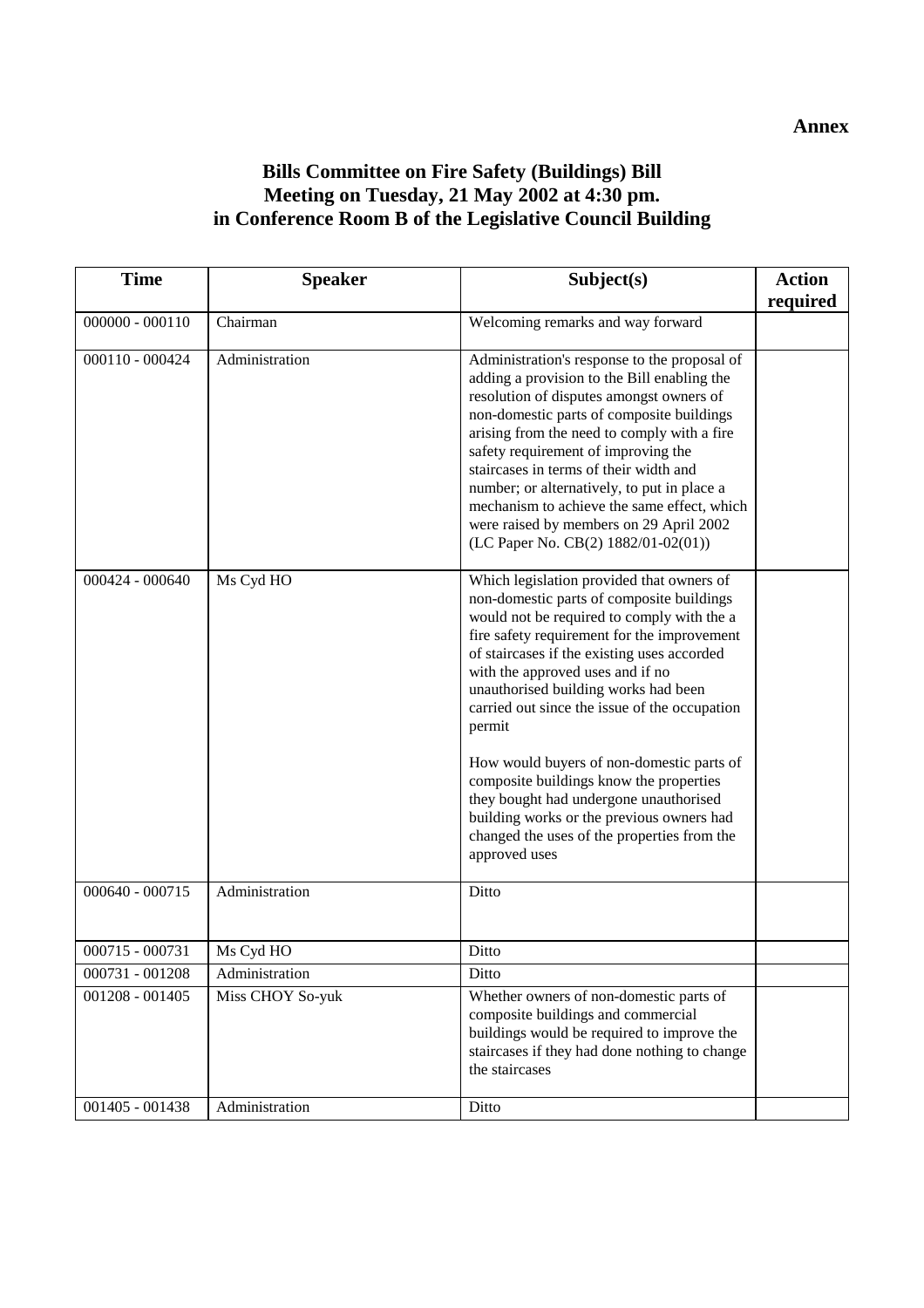| <b>Time</b>     | <b>Speaker</b>                                                                        | Subject(s)                                                                                                                                                                                                                                                                                                                                                         | <b>Action</b><br>required |
|-----------------|---------------------------------------------------------------------------------------|--------------------------------------------------------------------------------------------------------------------------------------------------------------------------------------------------------------------------------------------------------------------------------------------------------------------------------------------------------------------|---------------------------|
| 001438 - 001532 | Miss CHOY So-yuk                                                                      | Ditto                                                                                                                                                                                                                                                                                                                                                              |                           |
| 001532 - 001548 | Chairman                                                                              | Ditto                                                                                                                                                                                                                                                                                                                                                              |                           |
| 001548 - 001601 | Miss CHOY So-yuk                                                                      | Ditto                                                                                                                                                                                                                                                                                                                                                              |                           |
| 001601 - 001807 | Administration                                                                        | Ditto                                                                                                                                                                                                                                                                                                                                                              |                           |
| 001807 - 001858 | Miss CHOY So-yuk                                                                      | Ditto                                                                                                                                                                                                                                                                                                                                                              |                           |
| 001858 - 001926 | Administration                                                                        | Ditto                                                                                                                                                                                                                                                                                                                                                              |                           |
| 001926 - 002046 | Ms Cyd HO                                                                             | Whether the codes of practice referred to in<br>Schedules 1 to 3 of the Bill would or had<br>already contained the provision that<br>owners would not be required to comply<br>with a fire safety requirement to improve the<br>staircases of their buildings if they had not<br>carried out any unauthorised buildings work<br>to their buildings after moving in |                           |
| 002046 - 002054 | Chairman                                                                              | Ditto                                                                                                                                                                                                                                                                                                                                                              |                           |
| 002054 - 002242 | Administration                                                                        | Ditto                                                                                                                                                                                                                                                                                                                                                              |                           |
| 002242 - 002401 | Ms Cyd HO                                                                             | Ditto                                                                                                                                                                                                                                                                                                                                                              |                           |
| 002401 - 002425 | Chairman                                                                              | Ditto                                                                                                                                                                                                                                                                                                                                                              |                           |
| 002425 - 002551 | Ms Cyd HO                                                                             | Ditto                                                                                                                                                                                                                                                                                                                                                              |                           |
| 002551 - 002619 | Chairman                                                                              | Ditto                                                                                                                                                                                                                                                                                                                                                              |                           |
| 002619 - 002635 | Ms Cyd HO                                                                             | Ditto                                                                                                                                                                                                                                                                                                                                                              |                           |
| 002635 - 002922 | Administration                                                                        | Ditto                                                                                                                                                                                                                                                                                                                                                              |                           |
| 002922 - 002955 | Ms Cyd HO                                                                             | Ditto                                                                                                                                                                                                                                                                                                                                                              |                           |
| 002955 - 003032 | Administration                                                                        | Ditto                                                                                                                                                                                                                                                                                                                                                              |                           |
| 003032 - 003110 | Mr James TO                                                                           | Whether the enforcement authorities had the<br>discretion not to apply the codes of practice<br>referred to in Schedules 1 to 3 of the Bill to<br>owners of old buildings if the latter had not<br>carried out unauthorised building works to<br>their buildings                                                                                                   |                           |
| 003110 - 003235 | Administration                                                                        | Ditto                                                                                                                                                                                                                                                                                                                                                              |                           |
| 003235 - 003402 | Dr Raymond HO                                                                         | Ditto                                                                                                                                                                                                                                                                                                                                                              |                           |
| 003402 - 003420 | Mr James TO                                                                           | Ditto                                                                                                                                                                                                                                                                                                                                                              |                           |
| 003420 - 003445 | Administration                                                                        | Ditto                                                                                                                                                                                                                                                                                                                                                              |                           |
| 003445 - 003452 | Mr James TO                                                                           | Ditto                                                                                                                                                                                                                                                                                                                                                              |                           |
| 003452 - 005842 | Administration, Mr James TO,<br>Chairman, Miss CHOY So-yuk, Mr<br><b>Abraham SHEK</b> | Ditto                                                                                                                                                                                                                                                                                                                                                              |                           |
| 005842 - 005927 | Chairman                                                                              | Commencement date of the Bill subject to<br>resolution of the Council                                                                                                                                                                                                                                                                                              |                           |
| 005927 - 010031 | Administration                                                                        | Ditto                                                                                                                                                                                                                                                                                                                                                              |                           |
| 010031 - 010109 | Miss CHOY So-yuk                                                                      | Ditto                                                                                                                                                                                                                                                                                                                                                              |                           |